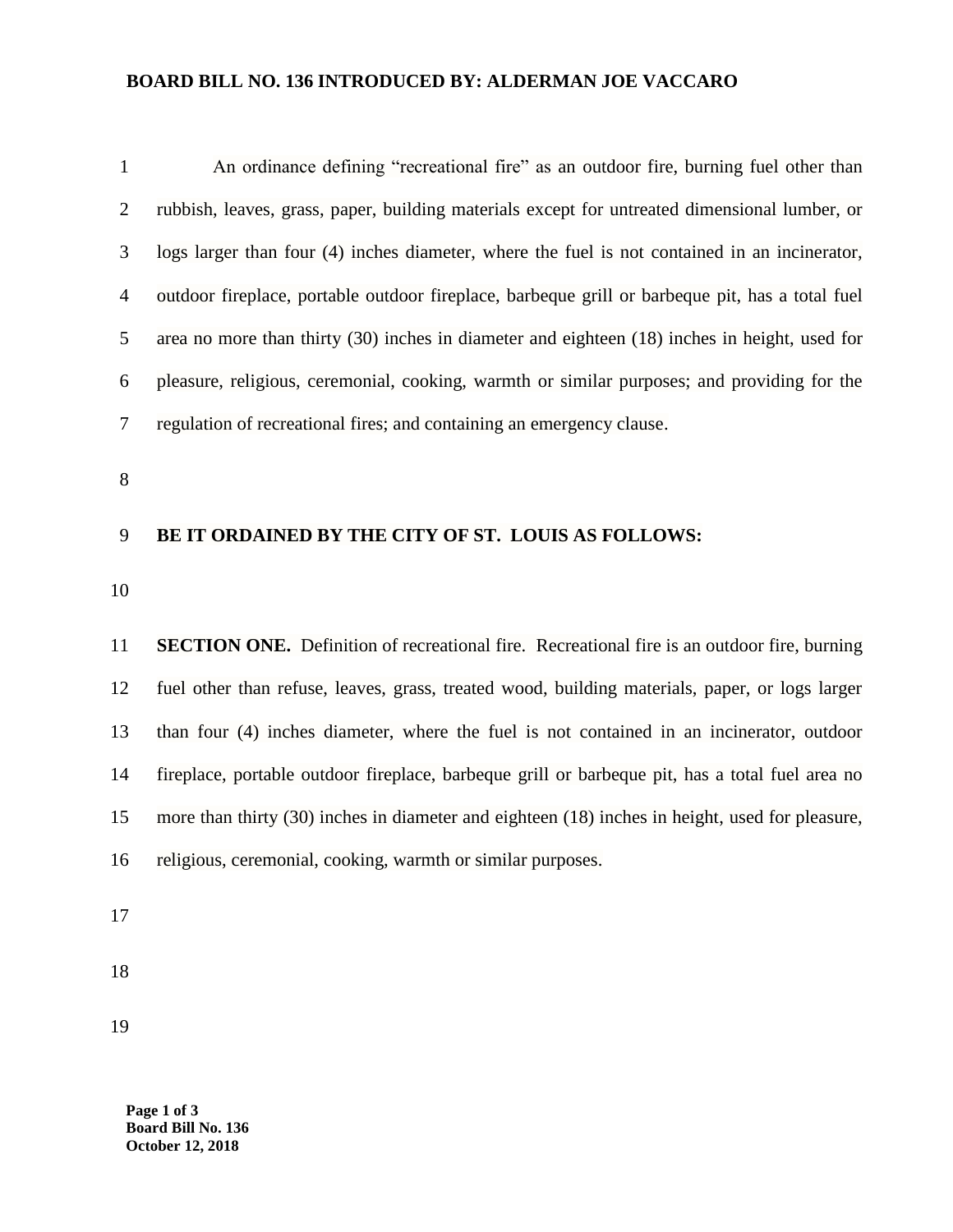**SECTION TWO.** Conduct and management of recreational fires.

| $\overline{2}$ | (1) | Recreational fires may not be located within twenty-five (25) feet of any          |
|----------------|-----|------------------------------------------------------------------------------------|
| 3              |     | structure, including a fence or deck. Conditions which would cause a fire to       |
| 4              |     | spread to within twenty-five (25) feet of a structure must be eliminated prior to  |
| 5              |     | ignition.                                                                          |
| 6              | (2) | Recreational fires must be attended by a competent individual, who is at least     |
| 7              |     | sixteen years of age, until completely extinguished.                               |
| 8              | (3) | Recreational fires must be extinguished within four (4) hours following            |
| 9              |     | ignition, and in no case will a fire be allowed to burn later than 11:00 pm. A     |
| 10             |     | means to extinguish the recreational fire such as a fire extinguisher, garden      |
| 11             |     | hose, or a bucket of water or sand must be readily at hand, and in no case more    |
| 12             |     | than fifteen (15) feet in distance from the fuel area.                             |
| 13             | (4) | Recreational fire that is offensive or objectionable due to excessive or lingering |
| 14             |     | smoke or odor emissions is prohibited.                                             |
| 15             | (5) | Recreational fires are not permitted if winds are greater than fifteen (15) miles  |
| 16             |     | per hour.                                                                          |
| 17             | (6) | City of St. Louis health and public safety authorities may prohibit, suspend or    |
| 18             |     | further restrict recreational fires should conditions warrant such action.         |
| 19             |     |                                                                                    |